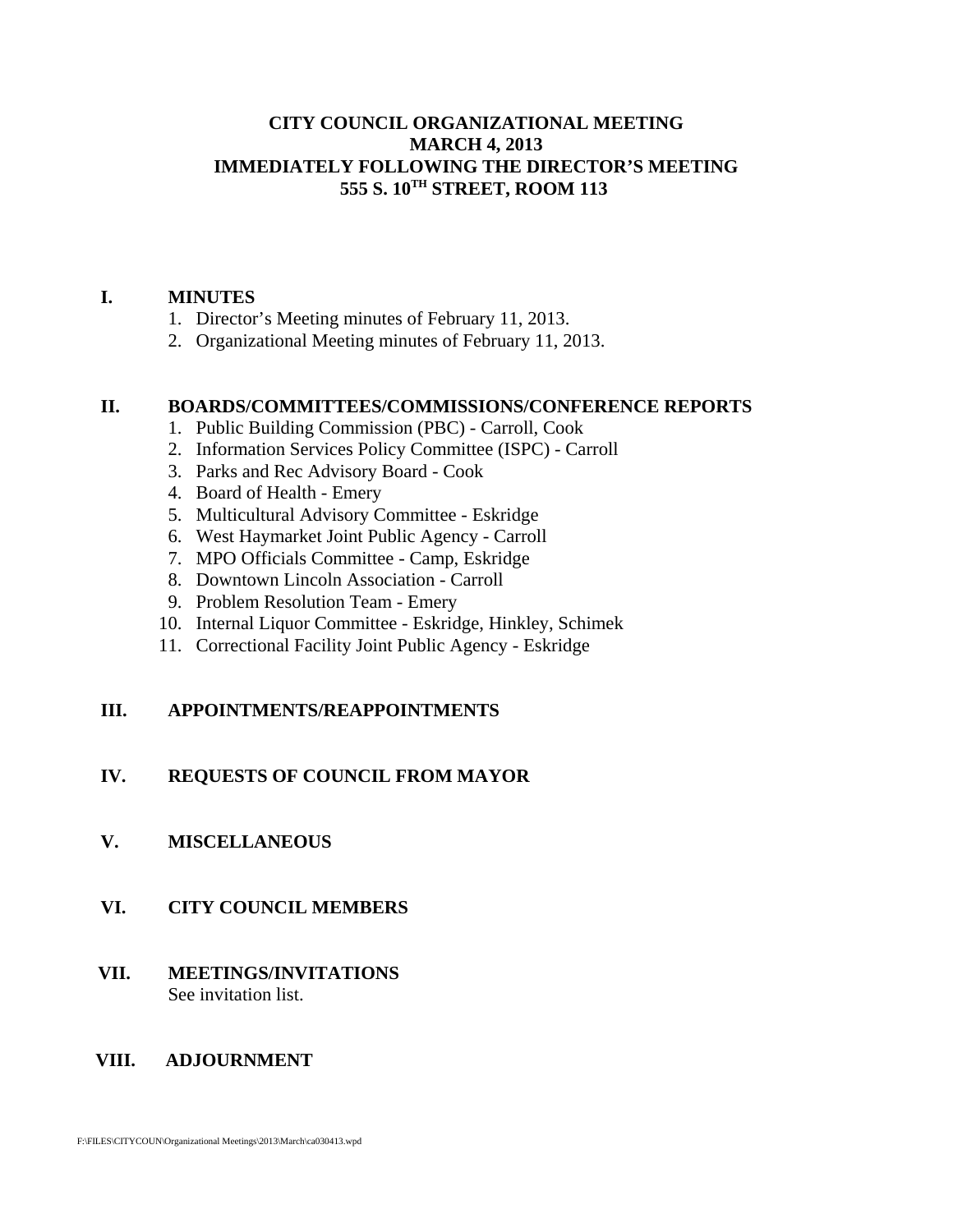#### **MINUTES CITY COUNCIL ORGANIZATIONAL MEETING MARCH 04, 2013**

**Present:** Carl Eskridge, Chair; Jon Camp, Vice Chair; Gene Carroll; Lloyd Hinkley; and DiAnna Schimek

**Absent:** Jonathan Cook; and Doug Emery

**Other:** Rick Hoppe, Chief of Staff; Trish Owen, Deputy Chief of Staff; and Rod Confer, City Attorney

Chair Eskridge opened the meeting at 2:08 p.m. and announced the location of the Open Meeting Act.

#### **I. MINUTES**

- 1. Director's Meeting minutes of March 4, 2013.
- 2. Organizational Meeting minutes of March 4, 2013.

With no discussion the above minutes were placed on file.

#### **II. BOARDS/COMMITTEES/COMMISSIONS/CONFERENCE REPORTS**

#### **1. Public Building Commission (PBC) - Carroll, Cook**

Carroll stated they approved standard contracts, with some being seen by Council today.

## **2. Information Services Policy Committee (ISPC) - Carroll**

Carroll stated they received a Voip update, with County Health Department completed. The phone company responding to our requests to turn off the lines and provide overpayment rebates. Also working on Interlocal Agreements of City and County regarding ISPC. Discussing, redoing language as it's been 15 years since inception. Numerous technologies outdated in the interlocals and trying to update. Camp asked if any of the language is substantive? Carroll replied some wording taken out, such as Advisory Committees established which no longer meet.

#### **3. Parks and Rec Advisory Board - Cook**

Cook absent.

#### **4. Board of Health - Emery**

Emery absent.

# **5. Multicultural Advisory Committee - Eskridge**

Eskridge stated Thomas Houston spoke on the  $1<sup>st</sup>$  and Cornhusker development, and how communication will be handled with trailer parks residents. Hinkley asked if Houston told the same as he heard? Eskridge replied talked about what had been done, what to do better, and assurances they do not expect happenings soon, but when it does they will notify neighbors in various ways.

#### **6. West Haymarket Joint Public Agency - Carroll**

Carroll stated the Haymarket Arena is on time, on budget. Reduced the Legends contract, who did marketing for suites and seats, by \$385,000, as their job completed. Then when building find certain changes inside, small parking lot changes, some electrical revisions, re- cabling. The increase was \$383,000, about the offset of the Legends contract savings. Items we see, when being built, to fix or improved. Technology changes over the last two years, when the building was designed. Also, Commonwealth Electric hired to do fiber optic work for \$87,000.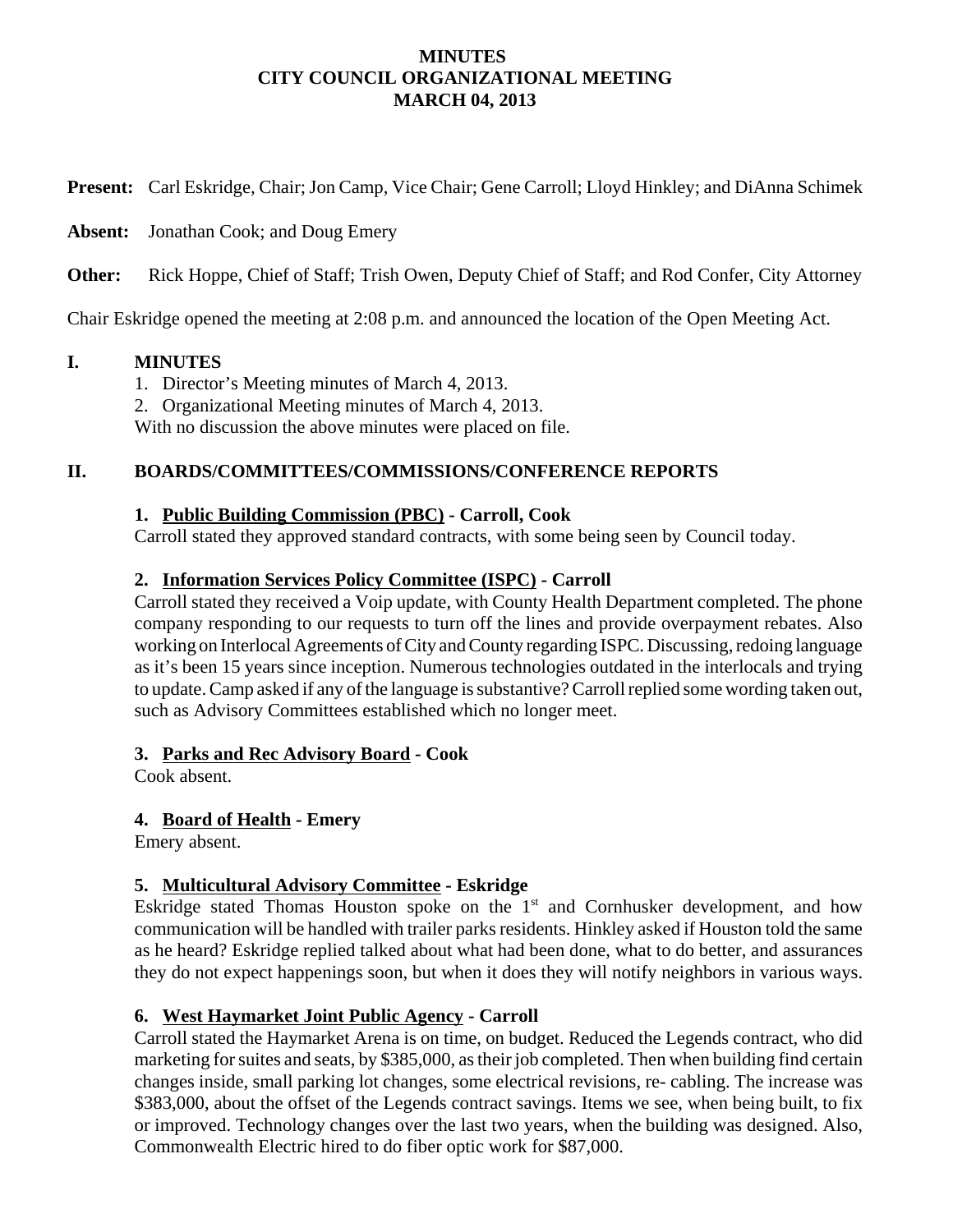Camp asked being closer to completion, are we able to lower the citizen tax rate? Carroll replied we know of change over, which may change the price fixed on field happenings, so too early to tell. Camp asked with the built in cushions, shouldn't we have a feel for how we're under budget? Carroll stated we are on budget and still have \$10 million, and \$5 million, contingency funds, which have not been touched. But, never know until to the point where the guaranteed price comes from Mortenson, fairly soon. They'll tell the exact price, higher or lower. While adding items we're not in a position to tell if we have an excess or deficit. Camp said revenues are preceding projections, have contingencies, should be substantially ahead with 4 to 5 months left. Camp added, should be a huge cushion letting us start talking about this. Hate to see contracts, like Legends, decrease but offset by other spending. Would like to show the taxpayers we can keep in line. Carroll stated we're still basing projections and budget on the conservative numbers established at the beginning, not including the increase in revenue. Still using the budget which was used before. Not even contemplating an excess to use, or return to citizens. Basing upon the beginning established budget as we move forward, making only necessary changes. At the end if on time and budget, with a large excess, can make the decision then.

Hinkley asked what safeguards are built in regarding the power, remembering the Super Bowl? Carroll replied at the Super Bowl it was an extra safety switch built in the system which failed. Don't know what we've built in other than the standard for this type of arena, and code.

## **7. MPO Officials Committee - Camp, Eskridge**

Eskridge stated they received a trails and roads update. Particularly discussed the South Beltway, and what we can do to push ahead, encourage, advance. Frustrating as we heard they're moving as fast as possible. There is a need for another Environmental Impact study, taking at least a year and a half. Nothing really can be done until completed. Then will do the design work, and the land acquisition, with the date of approximately 2020. We encouraged doing design work while doing the Environmental Impact study. Heard some may be able to but do not want to backtrack and redo.

Camp stated Eskridge was elected Chair with Hudkins Vice Chair. Regarding the South Beltway did bring up. The Chamber has the Fly Back, and remember sitting in the legislative room with Senator Nelson. Brought up the South Beltway then, 7 years ago. In 1999, when elected to Council it was suppose to be done in 6 years. We discussed, but it's frustrating. Now we're also looking at  $14<sup>th</sup>$  -Old Cheney - Warlick. Had discussion with the Railroad Transportation Safety District on N. 33<sup>rd</sup> -35th. Believe if we get the South Beltway done sooner, the better. It will save lives while alleviating some stress at  $14<sup>th</sup>$  - Old Cheney - Warlick Again, looking at 7 years when it was suppose to be completed in 6 years. And we've done other projects.

#### **8. Downtown Lincoln Association - Carroll**

Carroll stated discussed the expansion of their BID districts, with 4 different types of maintenance districts in the downtown area, and now want to expand into the West Haymarket. The JPA would like to get the DLA to start maintenance on the streets in front of the arena in August, so we're ahead of the game, and keeping the area up with other maintenance. Working on and have met with most property owners in the West Haymarket district for the expansion, and costs.

#### **9. Problem Resolution Team - Emery**

Emery absent.

#### **10. Internal Liquor Committee - Eskridge, Hinkley, Schimek**

Eskridge stated they discussed the Entertainment District ordinance. Good conversation on the impact, especially different areas downtown. The ordinance will come before Council soon. Schimek added they received a request for more quick shop and grocery store information regarding